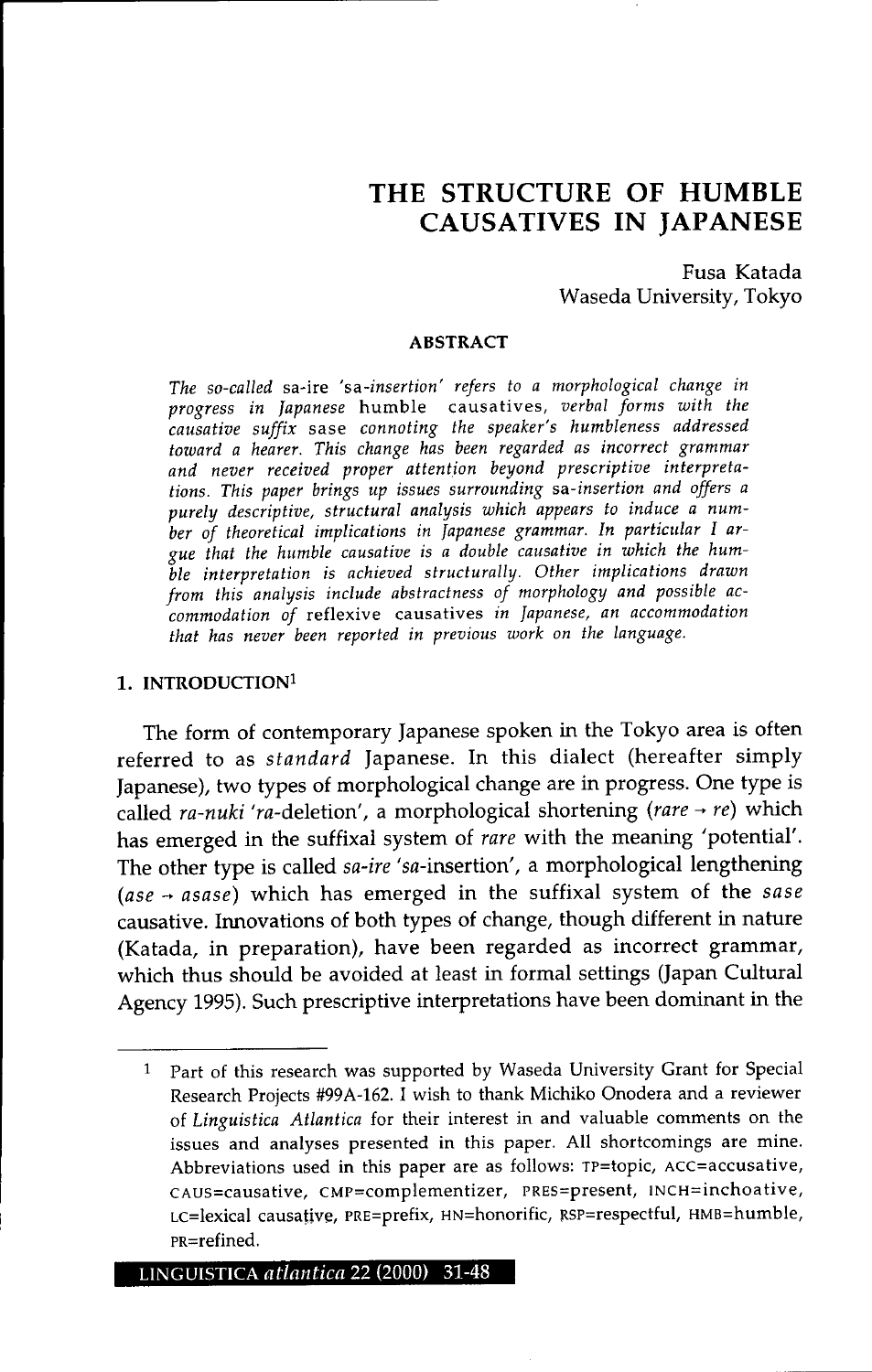Japanese domestic debate, and scientific inquiries of these changes, though potentially enorm ous, have not received proper attention.2 Of the two types of change, this paper takes up sa-insertion, the phenomenon that has received less atten ion. I aim to offer a purely structural, descriptive analysis showing how issues surrounding sa-insertion can be interpreted. Farreaching implications drawn from such structural analyses are also discussed.

This paper is organized as follows. After introductory remarks in section 1, section 2 ir troduces the  $sa$ -insertion phenomena and defines linguistic issues dealt with in this paper. Sections 3 and 4 are solely concerned with an honorific use of the causative morpheme *sase.* (These two sections are needed to establish the matrix context for sa-insertion; an explanation of sa-insertion itsel<sup>f</sup> must wait until section 5. Section 3 briefly explains the Japanese honorific system and where in the system the causative *sase* fits. The discussion leads to naming the honorific use of *sase* as the *humble causative.* Section 4 conducts purely structural analyses in which syntactic properties of the *h*umble causative are defined: in particular its subcategorization properl y and argument structure. It will be argued that the humble *sase* is a double causative, a claim which has direct and crucial effects on the analysis of sa-insertion. Based on the double causative analysis of the humble *sase,* section 5 argues that the sa-inserted construction is also a double causative. It is claimed that a motivation for sa-insertion is to bring up the deep double causative structure to the surface, thereby disambiguating a double causative reading from a single causative reading. Section 6 discusses several major implications of the double causative analysis, including abstractness of morphology and the non-attested *reflexive causative* ir. Japanese. Finally, concluding remarks are given in section 7.

# 2. SA-INSERTIO V PHENOMENA AND ISSUES TO BE EXPLAINED

The so-called *sa* insertion is a morphological lengthening phenomenon, which appeared a )out a decade ago in the honorific system of *standard* Japanese. Example; are given in (1).

- (1) a. yasum-ase  $\rightarrow$  yasum-asase 'cause tc rest'
	- b. owar-a, $e \rightarrow 0$ war-asase 'cause tc finish'

<sup>&</sup>lt;sup>2</sup> For structural  $\epsilon$  nd quantitative analyses, see Katada (1998) and Matsuda (1993) respectively.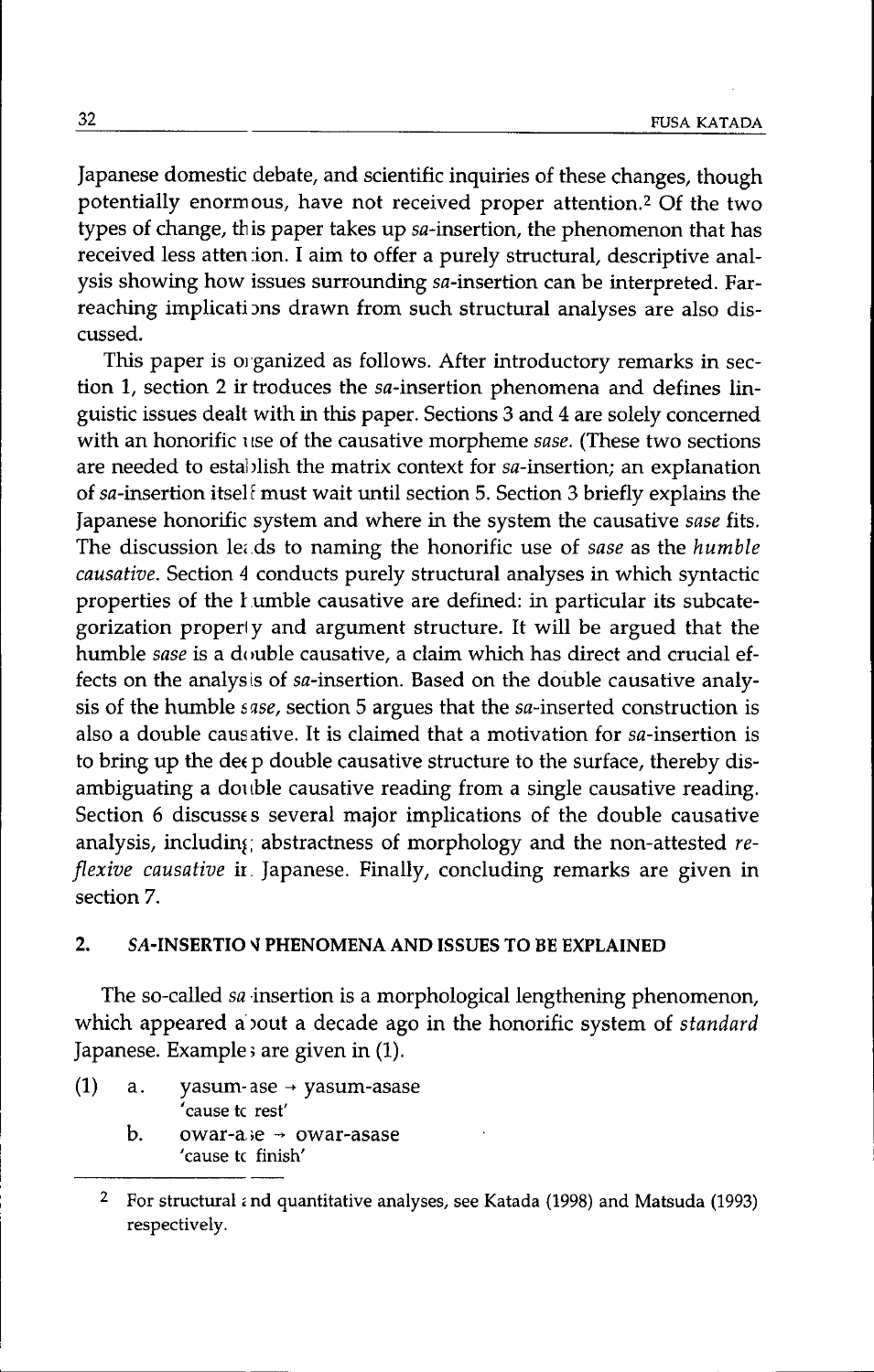The input form *'V-ase'* is the normative, prescriptive variant, whereas the output form *'V-asase'* is the new form found especially in the language of younger generations. This phenomenon has been most frequently observed when the causative is used to induce a politeness connotation, followed by an honorific verbal expression of receiving a favor: *te-itadakimasu* 'to receive'. The general context in question is given in (2).

(2)  $V\text{-}ase\text{-}t$ e-itadak-imasu  $\rightarrow$  V-asase-te-itadak-imasu.

Due to the Japanese syllabification process of forming basic  $(C)V$  structures, the change in (1) is realized prosodically as in (3), which appears to involve the insertion of *sa* before the last unit *se.*

(3) a. ya.su.ma.se  $\rightarrow$  ya.su.ma.sa.se 'cause to rest' b.  $\qquad$  o.wa.ra.se  $\rightarrow$  o.wa.ra.sa.se 'cause to finish'

This change thus has been characterized as *sa-ire* 'sa-insertion', which is viewed as incorrect grammar; that is, part of the disorder in the use of honorific language spreading among younger generations (Japan Cultural Agency 1995). Previous analyses and discussion as carried out in Japan are uniformly prescriptive, nonstructural in nature and remain surface-observational, in which such linguistically relevant questions as in (4) have never been addressed.

- (4) a. How does the causative construction induce the politeness reading in the first place?
	- b. Why should *sa* be the unit chosen for insertion?

Furthermore, sa-insertion is a phenomenon that applies to a set of verbs whose stem ends in a consonant (C-final verbs); it never applies otherwise, to those whose stem ends in a vowel (V-final verbs). This contrast is illustrated in (5), which also needs to be explained. (\* represents an impossible form.)

(5) a. b.  $y$ asum-ase  $\rightarrow$  yasum-asase 'cause to rest' tabe-sase  $\rightarrow$  \*tabe-sasase 'cause to eat'

Note that the structural approach undertaken in this paper treats *ase* in (Sa) as an allomorph of *sase* (d. Kuroda 1960, McCawley 1968). This is in accordance with the generative conception which posits one underlying form for one morpheme. Removal of the initial consonant s of *sase* in (Sa) is due to phonological limitations on consonant clusters in Japanese.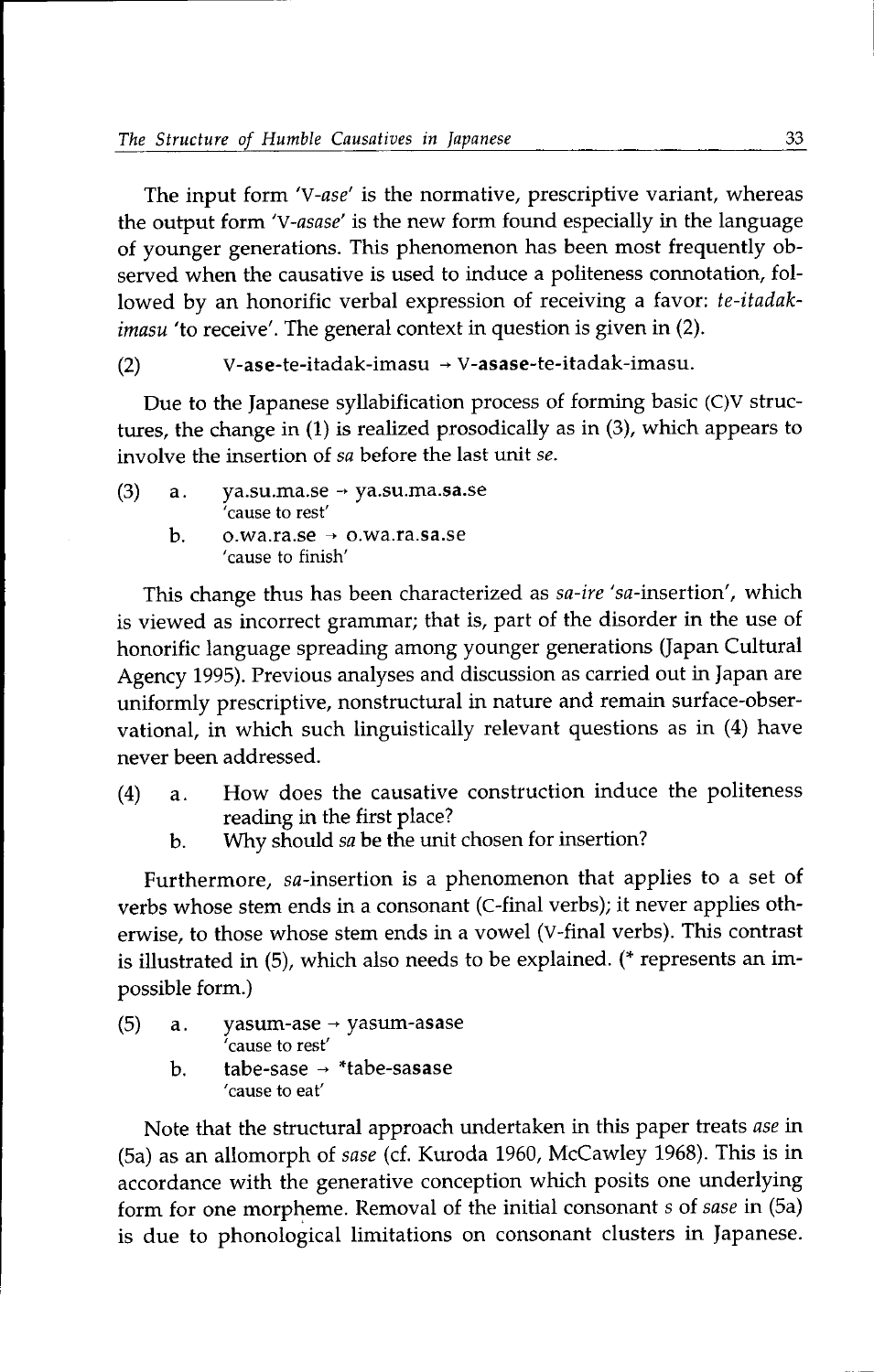Crucial is the prol ibition of double consonants occurring in adjacent positions, except those in geminates. In what follows the underlying suffixal form is used throughout with the dropped initial consonant enclosed in parentheses: *(s)ast.* The underlying representation of sa-insertion in (2) is thus as follows:

# (6)  $V-(s)$ as  $s$ -te-itadak-imasu  $\rightarrow V-(s)$ asase-te-itadak-imasu

In order to pro ride as full a description of *sa-insertion* as possible, research beyond the verbal morphology is felt necessary. This paper thus extends analyses f 'om verbal morphology to the syntax of causatives, and offers possible answers to the questions defined in (4), by arguing for the following points in (7).

- (7) a. The po.iteness connotation is a structural meaning borne by the Causer Causee relationship.
	- b. The structure of the short input form for  $sa$ -insertion in (6) is in fact a double causative.
	- c. The str icture of the sa-inserted long output form in  $(6)$  is also a double causative; sa-insertion is not a correct characterization.
	- d. The motivation for sa-insertion is to reveal a double causative structu'e on the surface.

# 3. THE HONORIFIC PROPERTY OF JAPANESE CAUSATIVES

In order to define the matrix contexts for sa-insertion, I first lay out the basic honorific pro perties of Japanese. Briefly, Japanese is equipped with three basic ways to express the speaker's politeness, summarized in (8).

- (8) Honorifics  $(FN)$  in Japanese
	- a. *Sonkei-20:Respectful* (RSP) expressions to elevate the superior relative to the speaker.
	- b. *Kenjo-go:* Humble (HMB) expressions to lower the speaker and his/her in-group members.
	- c. *Teinei-yo:* Refined (RF) expressions to make the speech sound more refined.

The most extensively reported honorification in the field is that achieved via lexical items. The word *iku*, for example, is the dictionary (neutral) form for go'. This word has three other related forms shown in (9), which vary depending on the type of politeness method used.

- (9) iku: dictionary (neutral) form for 'go'
	- a. irassyaru: RSP-form
	- b. mairu: HMB-form
	- c. ikimast: RF-form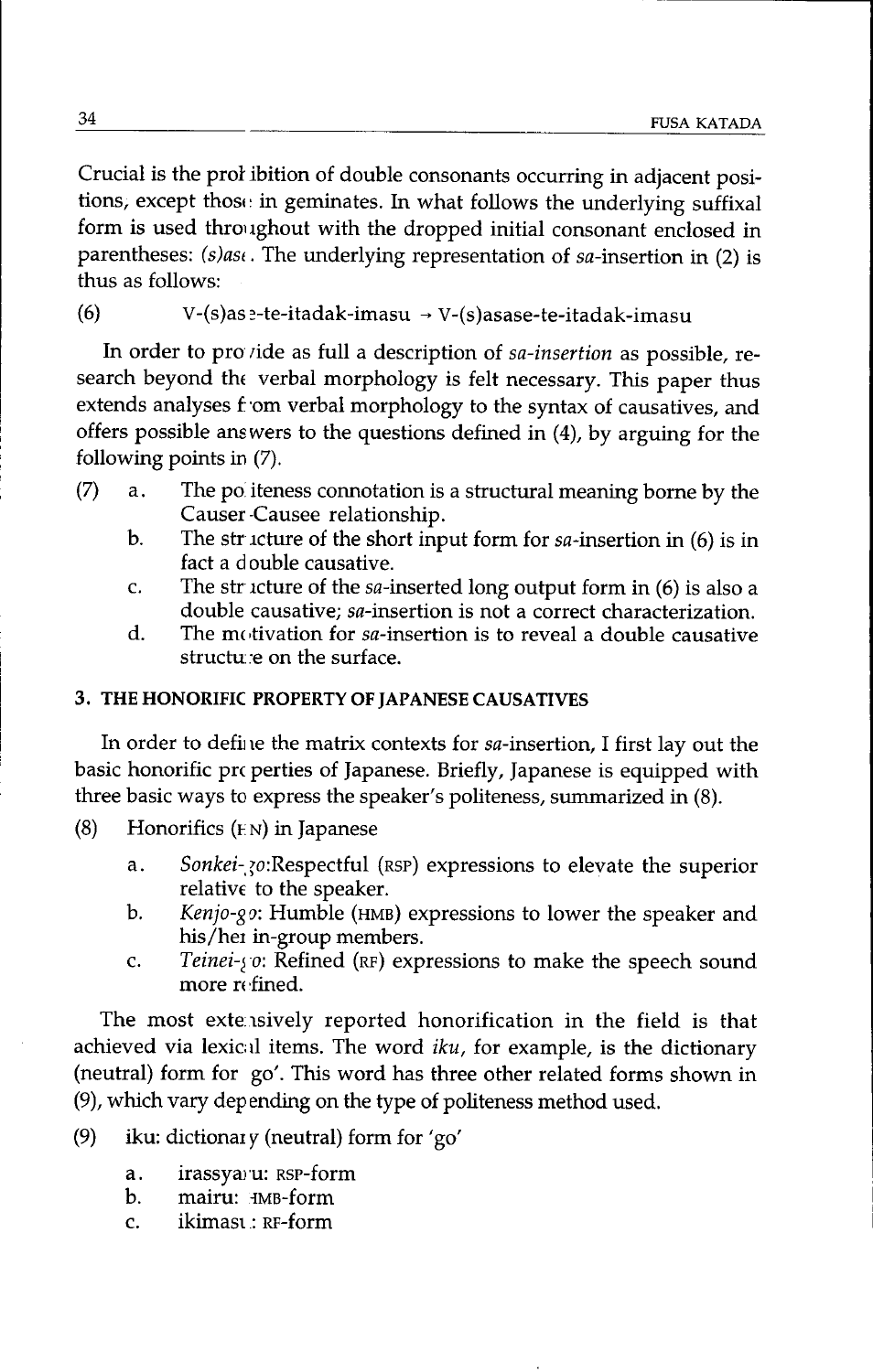Besides the lexically achieved honorification, there is still another way to express the speaker's politeness. The causative induces a politeness connotation when combined with the honorific verbal form *itadak* 'receive'. For example, the three expressions in (10) all mean '(I/We) close the door', with the subject of the verb being non-overt but implicitly understood as the 1st person *lor we.* (The singular form *I* is used hereafter representing the 1st person speaker with any number.) A difference lies in the politeness connotation; the degree of politeness expressed by the speaker increases as we go from (a) to (b) to  $(c)$ .

- (10) a. Doa-o sime-ru (dictionary form) door-ACC close-PRES '(I) close the door'
	- b. Doa-o sime-masu (refined form) door-ACC close-PREs(RF) '(I) close the door'
	- c. Doa-o sime-sase-te-itadak-imasu (humble form) door-ACC close-CAUS-CMP-receive(HMB)-PRES(RF) '(I) close the door'

The politest expression in (10c) with *sase-te-itadak* connotes the speaker's humbleness in particular. This form we thus hereafter call *the humble causative*. The simple, refined expression in (10b) is the form that had been used as an announcement at stations, warning passengers on the platform that the doors of a train will soon be closed. This expression is polite enough. Yet, only about a decade ago or so, the extra-polite expression, the humble causative (lOc) came to be spoken and heard in *standard* Japanese and started replacing the simple refined form (10b).<sup>3</sup> This general observation was picked up by the mass media, a particular example being NHK Close-Up Gendai broadcast in 1997. The humble causative, with *sase-te-itadak-imasu,* is now quickly gaining its status as the normative

<sup>3</sup> The historical novelist Shiba (1984) traces the original use of *sase-te-itadak-imasu* to the doctrine of the *Jodo-Shinshu* Buddhism sect practiced in *Omi,* close to *Kamigata* (i.e., the present Kyoto-Osaka district). This is the region where *sase-te-itadak-i-masu* has historically been frequently heard. Shiba reports that it was sometime in the *Showa* era (1924-1989) when *sase-teitadak-i-masu* reached the language of the Tokyo area (Le., *standard* Japanese). He further goes on to state that, before *Showa,* for example in literature of the *Meiji* period dealing with settings in the Tokyo area, not even a single use of this expression has been found.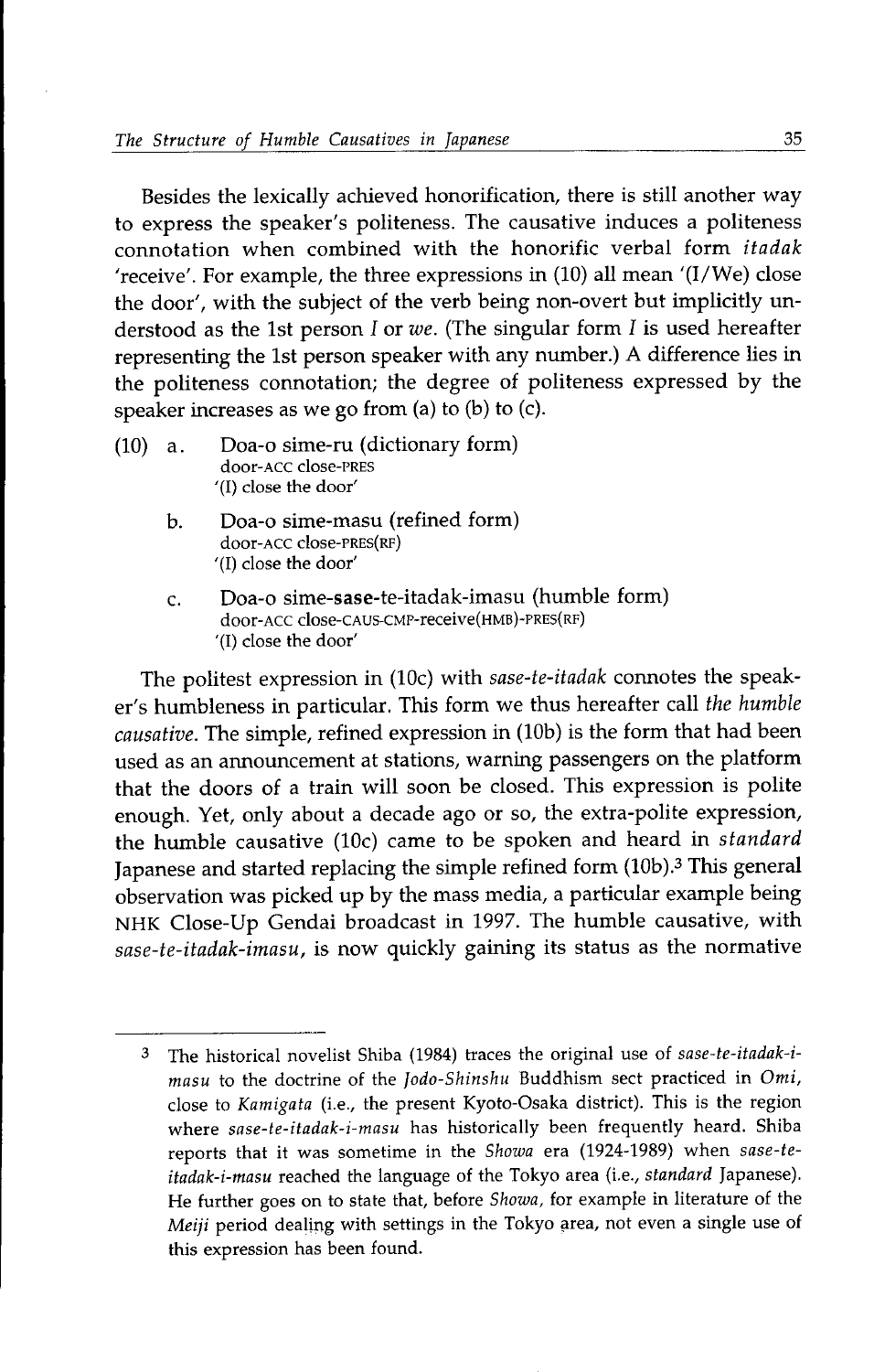honorific.<sup>4</sup> Examples such as in (11) are commonly heard especially in service businesses such as in hotels and department stores.

- (11) a. O-hey a-made go-annai-s-(s)ase-te-itadak-imasu. PRE(HN) room-to PRE(HN)-lead-do-CAUS-CMP-receive(HMB)-PRES(RF) '(1) will )ead you to your room:
	- b. Asu-n(, 3-zi-ni todoke-sase-te-itadak-imasu. tomorrc w 3-o' clock deliver-CAUS-CMP-receive(HMB)-PRES(RF) '(I) will (leliver (the goods) to you at 3 o'clock tomorrow.'

Two questions, are raised about this change:

- $(12)$  a. What *l* as triggered this change?
	- b. How (loes the predicate structure *sase-te-itadak* induce the humble reading?

A possible expl mation for (12a) has been made available socio-linguistically. According to Inoue (NHK Close-Up Gendai broadcast in 1997), there is a genera. tendency which he characterizes as *Keei Teegen-no Hoosoku* 'Politeness Reduction Law'-that is, as people keep using a certain polite expression, the politeness connotation read from it is felt to reduce or fade. Suc 1 politeness reduction, combined with the anxiety increased by uncerta in human relationships, particularly conspicuous in present-day societies, would motivate the use of extra-polite expressions, so that faded politeness is compensated for and tension among people can be soothed. This tendency is more along the laws of a universal, and the use of the extra-polite, humble causative  $(10c)$  certainly accords with this law.

As for (12b), nc linguistic analysis has been offered, to my knowledge. One may possibly claim that the humble reading is due to the lexical meaning of *itadak,* since it is the humble form of 'to receive'. This possibility, however, does not seem to be the case since, if we omit *sase* as in (13), the sentence meaning is altered; the logical subject of 'closing the door' becomes the addres see, the passengers on the platform in this particular context, or the second person 'you' in general.

(13) Doa-o sime-te-itadak-imasu door-AC : close-receive(HMB)-PRES(RF) '(You) close the door.'

Furthermore, *sase* alone does not bear the lexical meaning of 'humbleness', at kast in contemporary Japanese, since the removal of *teitadaki* as in (14) c.mcels the humble reading, turning the sentence into a

See Narrog (1999) and references cited there for some historical facts on  $relations$  between the causative and honorific suffixes.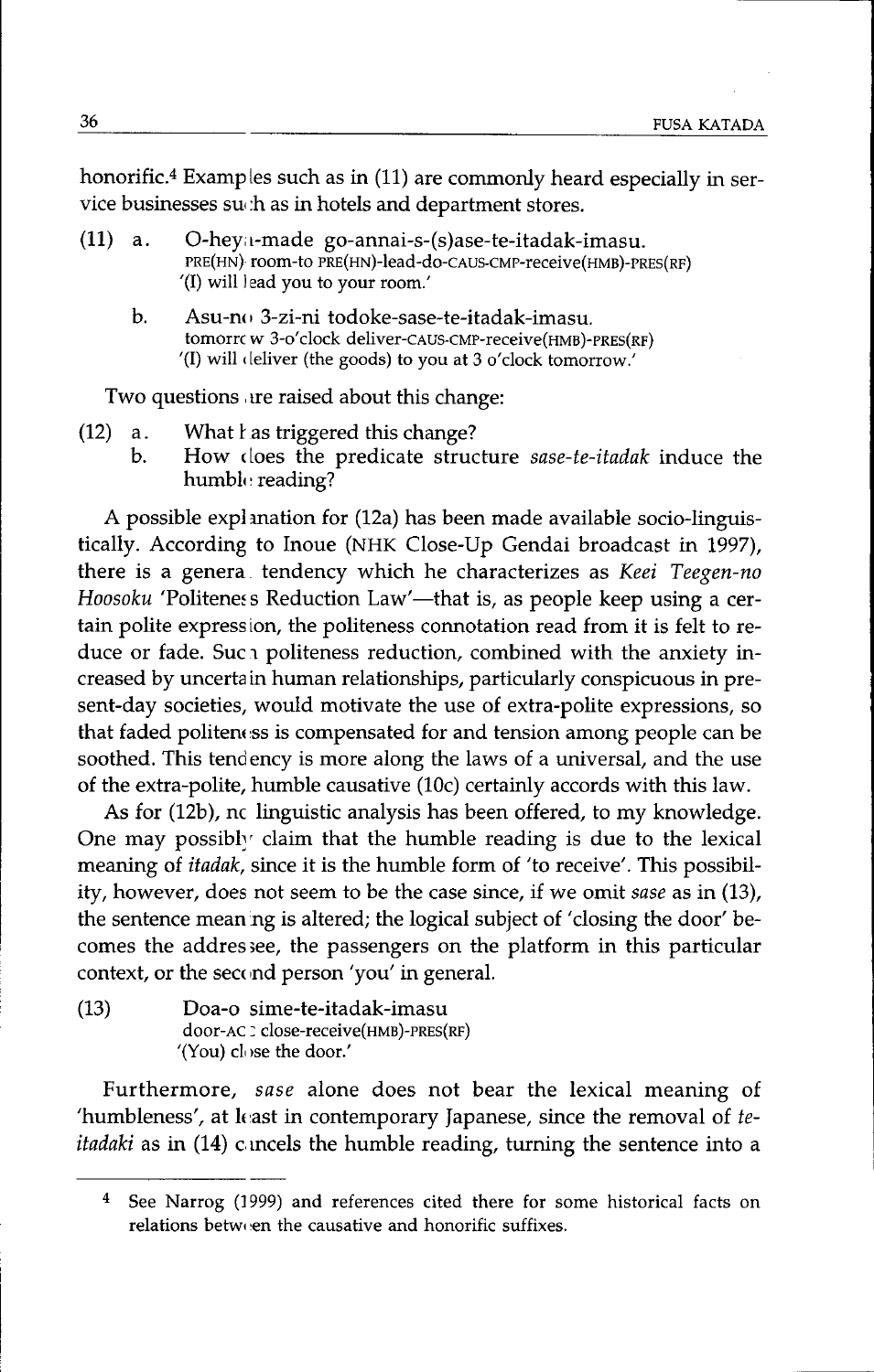simple refined expression. Moreover the logical subject of 'closing the door' is altered as well, this time to an implicitly understood 'someone' in the discourse; the speaker here is no longer the subject of 'closing the door' but a Causer subject of the matrix sentence who let 'someone' close the door.

(14) Doa-o sime-sase-masu door-ACC close-cAus-PRES(RF) '(1) let (someone) close the door.'

What we are concerned with is the reading of (10c) which seems to be always achieved cooperatively by *sase* and *itadak.* In other words, the relevant humble reading can be attributed to neither *sase* alone nor *itadak* by itself, but must be due to the combination of both. As mentioned earlier (cf. 2, 6), the 'humble causative' occurring in this context is the input expression to which sa-insertion applies. For a full analyses of sa-insertion, the structure of the humble causative (i.e., the form before sa-insertion) first needs to be clarified.

The humble causative *sase-te-itadak-imasu* is an illogical expression after all, unless its humbleness induction is accounted for in some linguistically logical way. In (15a), for example, the person who will pay the subway fee thereby making it possible for the speaker to go to *Kyoto* is no other person but the speaker himself/herself. Practically then, there should be no one to whom the speaker should address his/her politeness, and the simple refined expression in (15b) without the humble causative should be sufficiently polite to express the same semantics as (15a).

- (15) a. Tikatetu-de Kyoto-made ik-ase-te-itadak-imasu subway-by Kyoto-to go-cAus-cMP-receive(HMB)-PRES(RF) '(1) will go to Kyoto by subway.'
	- b.. Tikatetu-de Kyoto-made ik-imasu subway-by Kyoto-to go-PRES(RF) '(I) will go to Kyoto by subway.'

# 4. STRUCTURAL ANALYSES

# 4.1 Subcategorization for the humble causative

*Sase-te-itadak-imasu* literally means 'to receive the favor of x's letting <sup>Y</sup> do something'. This is actually a morpheme-by-morpheme compositional meaning of the humble causative, with referents of <sup>X</sup> and Y left unspecified. This is not unusual, given that Japanese is a language that allows non-overt NPs, especially when they are the 1st person 'I/we' or the 2nd person 'you'. In humble causatives all subject NPs appear as non-overt on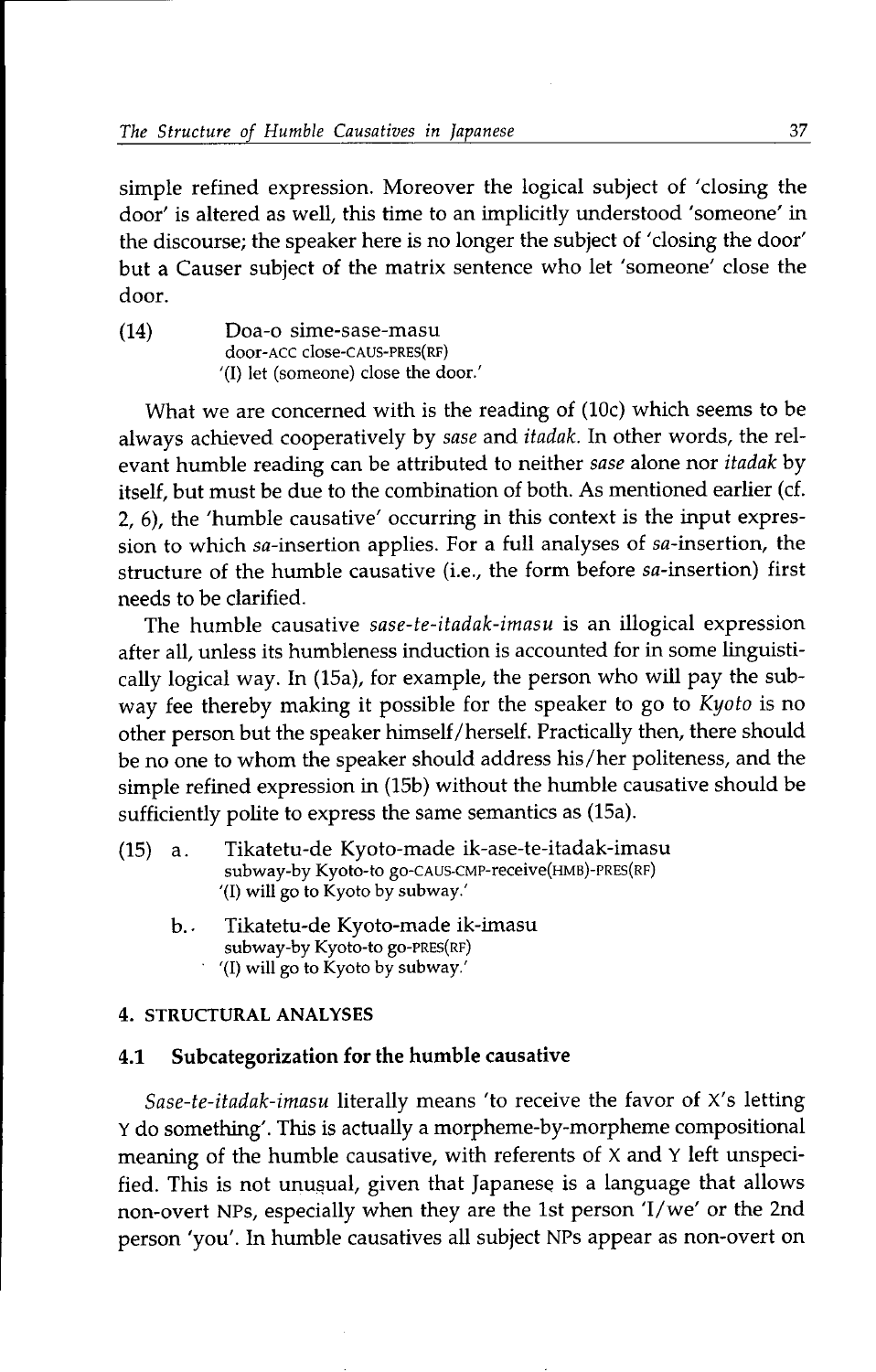the surface but their semantic contents are clearly recoverable; they are either the addressee 'you' or the speaker 'I'. Specifically the subject of 'receive' is always the first person 'I';  $X$  is the subject of 'let', and  $Y$  the subject of 'do'. Senter ce (10c), for example, literally reads as 'I receive the favor of your letting me close the door'. The sentence structure reflecting this compositional meaning is given in  $(16)$ , in which the implicitly but clearly understood non-o'rert nominal referents are shown in parentheses.

 $(16)$  [(wata ii-ga) [(anata-ga) [(watasi-ni) do a-o sime]-sase]-teitadak- imasu] (I) (you: :AUSER) (I:CAUSEE) door-ACC close-CAUS-CMP-receive(HMB)-PRES(RF) 'I receiv£ the favor of your letting me close the door'

The analysis of  $(17)$  is displayed to make clear each sentence embedding involved in (16).

- (17) a. [(wata:d-ga) [(anata-ga) [(watasi-ni) doa-o sime]-sase]-teitadak-imasul
	- b. [(anata-ga) [(watasi-ni) doa-o sime]-sase-masu] 'yau let me close the door'

c.

[(watasi-ga) doa-a sime-masu] 'I close the door' (LC)

### d. doa-ga simar-(r)u 'the door closes' (INCH)

The simplex sentence embedded innermost is  $(17c)$  with a lexical causative (LC) predicate *sime* 'to close'. (17d) is added to show the presupposed final effect induced by  $(17a)$ . Now notice that  $(17c)$  is the structure for (10b), which, as mentioned above, is already in the refined polite form. In (17c) the speaker  $T$  is the only referent effecting the induction of (17d). This connotes thai the speaker's role in 'closing the door' is prominent; that is, the speaker is the one who plays a crucial role in 'closing the door'. Such a speaker's prominent role is minimized if the verb for 'close' is causativized. The *tructure representing such an interpretation* is the next higher embedding (17b). In (17b), the speaker 'I' remains a logical subject of 'closing the door', but it appears in the position of the Causee, who is allowed to do so by the addressee 'you' appearing in the Causer's position. In other words, it is the addressee 'you', who plays an active, prominent role for the induction of (17d). By the process of causativization, on the other hand, the pyominence of the speaker's role is lowered and made passive here. The reading of speaker's humbleness arises from this Causer-Causee relationship established between the addressee and the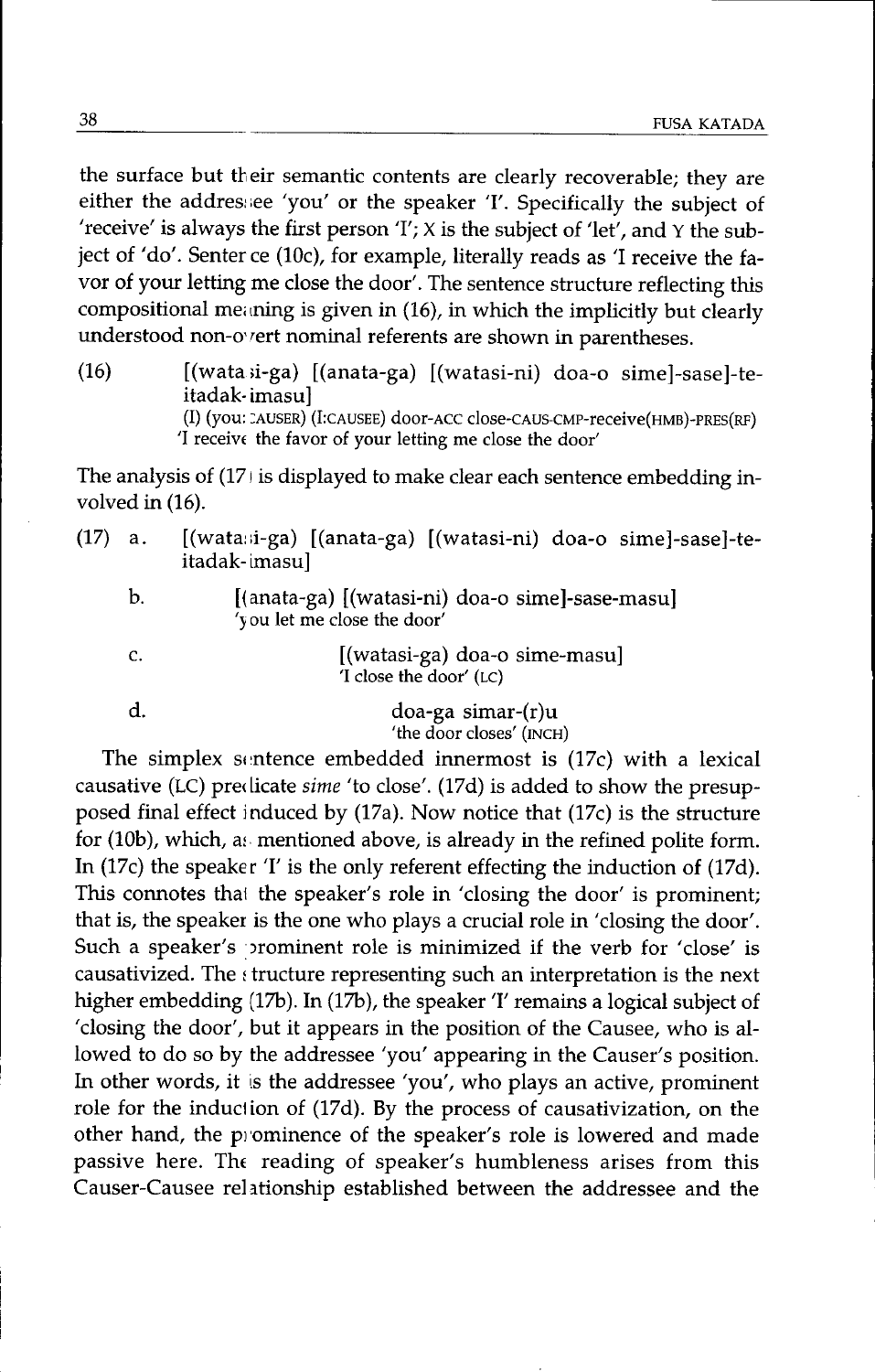speaker. In other words, the humble reading in this case is a structural meaning due to causative constructions.

It is important to note that, as also mentioned earlier (cf., 12b, 13, 14), the relevant humble interpretation is not achieved by the causative morpheme *sase* alone, but only cooperatively with *itadak.* In other words, the intended interpretation of the Causer-Causee relationship is achieved only when (17b)is embedded under the predicate *itadak* as in (17a).*Itadak* is a speaker-oriented humble expression which takes the speaker (or his/her in-group members) as its subject. For the humble causative construction it seems to have another important subcategorization property. It takes a causative sentential complement, which in turn specifies the addressee and the speaker in the Causer-Causee relationship. (18) illustrates this subcategorization property.

(18) *itadak* 
$$
\begin{bmatrix} \text{Subject = the speaker (I)} \\ \text{S-complement with } \text{sas} \\ \text{Cause} = \text{the addressee (you)} \end{bmatrix}
$$

Here I am assuming the word-syntax relationship generally adopted since the introduction of the notion of 'subcategorization' (Chomsky 1965). Briefly, the lexicon specifies subcategorization properties for each lexical item, which restrict the categories and other properties of phrases that are complements of the lexical item.

In short, the humble causative *sase-te-itadak-imasu* can be taken as cooperatively achieved double honorifics: a humble connotation first read from the structure of the causative complement subcategorized for by *itadak,* and another humble connotation borne by the lexical meaning of *itadak* itself.

The analysis in (18) may be applied straightforwardly to (19), an expression announcing the finish of the ball game to people who have come to a stadium. This is the humble expression for 'I, representing the host, will finish the game' which literally reads as '1 receive the favor of your letting me finish the game'. (20) is the analysis of (19).

- (19) Siai-o oe-sase-te-itadak-imasu. game-ACC finish(LC)-CAUS-CMP-receive(HMB)-PRES(RF) 'I receive the favor of your letting me finish the game'
- (20) a. [(watasi-ga) [(anata-ga) [(watasi-ni) siai-o oe)-sase)-teitadak-imasu)
	- b. [(anata-ga) [(watasi-ni) siai-o oe]-sase-masu] 'you let me finish the game'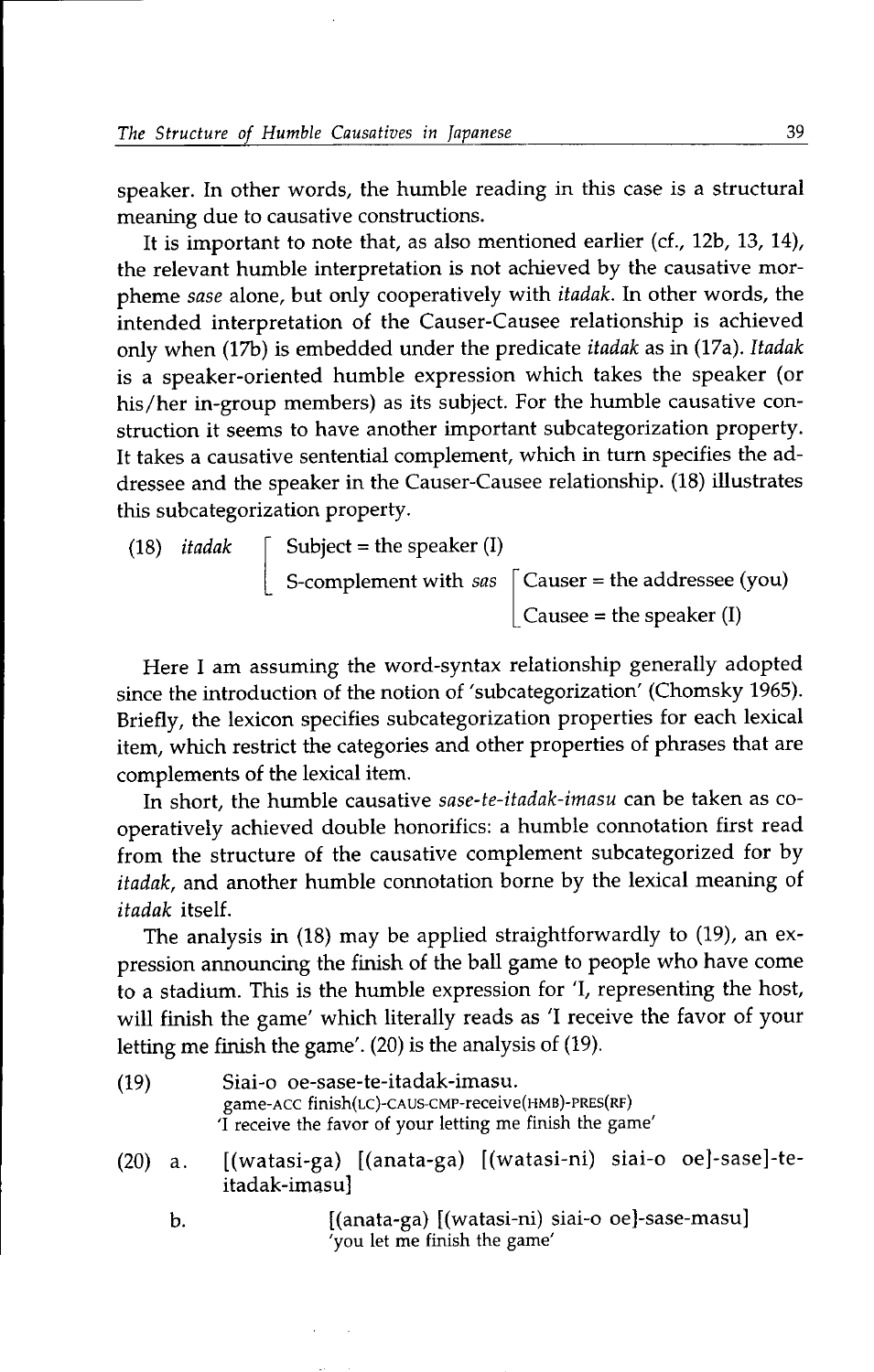| c. | [(watasi-ga) siai-o oe-masu]<br>'I finish the game' (LC) |
|----|----------------------------------------------------------|
| d. | siai-ga owar-(r)u<br>'the game finishes' (INCH)          |

Note that the canonical verb stem *sime* 'close' in (17a) or *oe* 'finish' in (20a) is the lexical causative (LC) transitive counterpart of the corresponding inchoative intransitive *simar* 'close' in (17d) or *owar* 'finish' in (20d) respectively. Althou gh these lexical causatives do not undergo sa-insertion, for reasons to be clarified in section 5, this fact is significant for the analysis of sa-insertion in the following sense. The lexical causative followed by the morphological syntactic causative *sase* has the functional equivalent to that of a double causative. Thus we hold (21) as a reasonable assumption, which will be verif ied in the following section 4.2.

(21) The hu nble causative is functionally a double causative.

# 4.2 Double caus; tive analysis of humble causatives

As mentioned lbove, the lexical causative, such as *sime* 'close' or *oe* 'finish', does not undergo sa-insertion. There is, however, an alternative to (19) which undergoes  $sa$ -insertion. (22) is the expression which achieves exactly the same s mantic function as  $(19)$  and thus is used in exactly the same social contexts. (22), whose structure needs to be clarified first, contains the inchoaive (Inch) intransitive *owar,* instead of its lexical causative counterpart oe.

(22) Siai-o )war-(s)ase-te-itadak-imasu. game-A( C finish(INCH)-CAUs-cMP-receive(HMB)-PRES(RF) T receive the favor of your letting me finish the game.'

(22) may first *<sup>F</sup>* osit two possible underlying structures, (23) and (24), which are both sir gle causatives inducing the same effect represented by the most deeply en bedded canonical clause: 'the game finishes'.

- (23) \* [(watasi-ga) [(watasi-ga) [siai-o owar]-(s)ase]-te-itadakimasu] (I) (I:CAL SER) game(CAUSEE) finish-CAUS-CMP-receive(HMB)-PRES(RF) 'I receive the favor of my letting the game finish:
- (24) \* [(watasi-ga) [(anata-ga) [siai-o owar]-(s)ase]-te-itadakimasu] (I) (you:CAUSER) game(CAUSEE) finish-CAUS-CMP-receive(HMB)-PRES(RF) 'I receive the favor of your letting the game finish.'

However, neither satisfies the subcategorization frame established in  $(18)$ . First, in  $(23)$  the Causer-Causee relationship is between the speaker *I'* and the *'game'*. Here not only the speaker's role in finishing the game is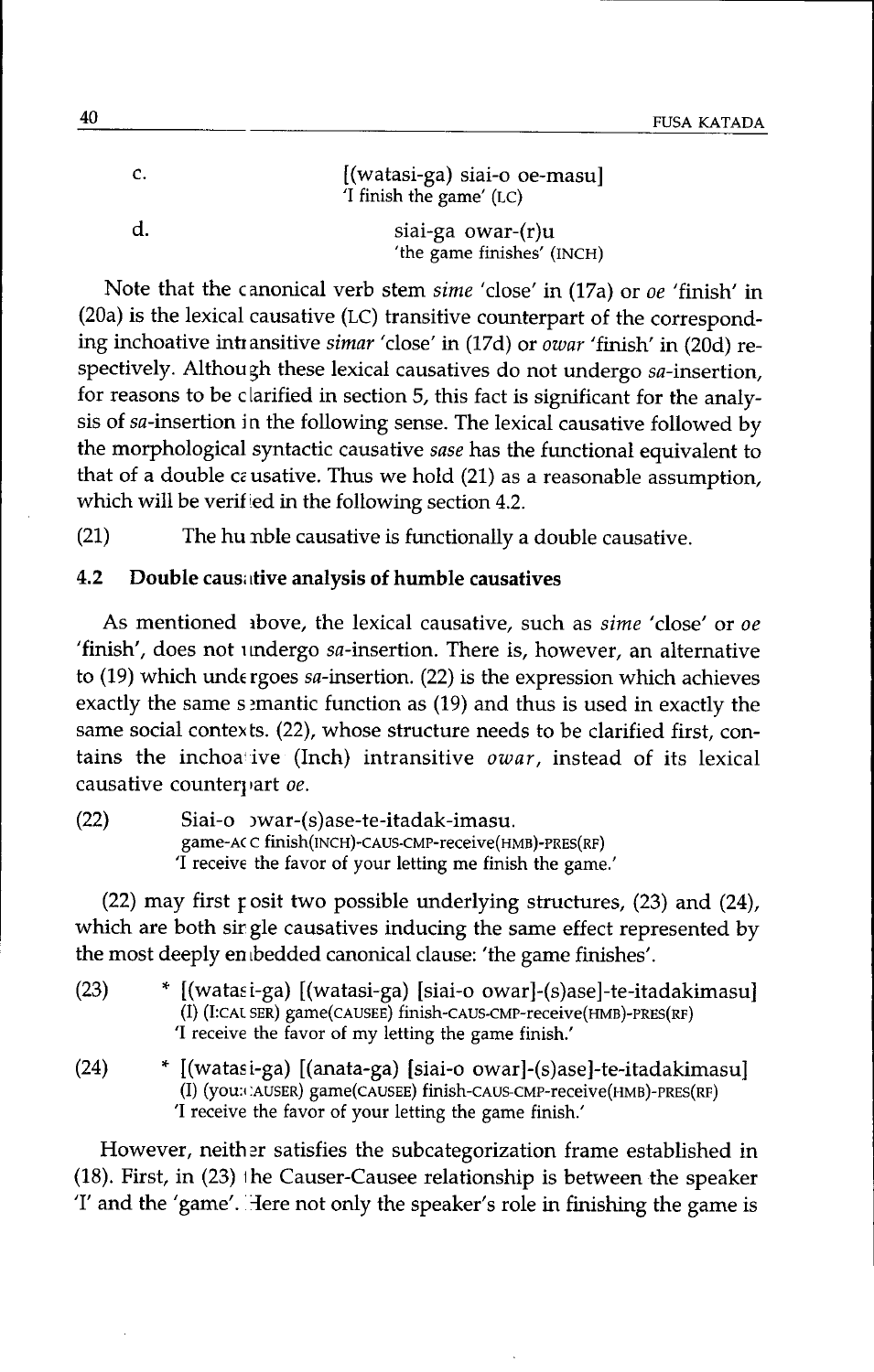prominent due to its being the subject Causer, but also the addressee's role is not represented at all. This structure does not conform to the subcategorization frame in (18) and thus not to the semantics of (22) in which the Causer-Causee relationship is properly read as between the addressee 'you' and the speaker '1'.

Second, in the possible alternative (24), the Causer-Causee relationship is established between the addressee 'you' and the 'game', which is likewise inappropriate; first of all the speaker's role of being the subject of 'finishing the game' is not represented at all.

The appropriate underlying structure for (22) should be the one given in (25), which involves a double causative. The outer causative complement has the proper Causer-Causee relationship required by (18), which is between the addressee 'you' and the speaker '1'. (25) then conforms to the interpretation borne by (22).

(25) [(watasi-ga) [(anata-ga) [(watasi-ni) [siai-o owar]-(s)ase] sase]-te-itadakimasu] (I) (YOU:CAUSER) (1:CAUSEE) game finish-cAuS-CAUs-cMP-receive(HMB)- PRES(RF) 'I receive the favor of your letting me let the game finish.'

The inner causative with *owar-(s)ase* 'finish(INCH)-CAUS' in (25) is accommodated in (20a) by the single lexical causative *oe* 'finish(LC)'. (20a) and (25) are otherwise identical in both structure and function.

The single occurrence of *sase* in (22) on the surface should be due to the low-level morphological operation of (26) which reduces phonologically identical multiple morphemes to one (i.e., *sase-sase*  $\rightarrow$  *sase*).

(26) Phonologically identical multiple morphemes reduce to one. (Shibatani 1973, 1976; Marantz 1984; Katada 1997)

The double causative analysis in (25) can be supported by the expression often used in the following situation. A mother calls her son's school in the morning, and tells his teacher that she wants to let him stay home since he does not feel well. Very politely the mother uses the expression in (27).

(27) Kyoo-wa kodomo-o yasum-(s)ase-te-itadak-imasu. TodaY-TP child-Acc rest-cAus-cMP-receive(HMB)-PRES(RF) 'Today I would like to let my son stay home.'

It is clear that the mother is the person who wishes to let the child stay home, and she is also the person who is asking the teacher for permission to do so. The structure representing this interpretation cannot be a single causative: that is, neither (28) since the teacher's (the addressee's) role in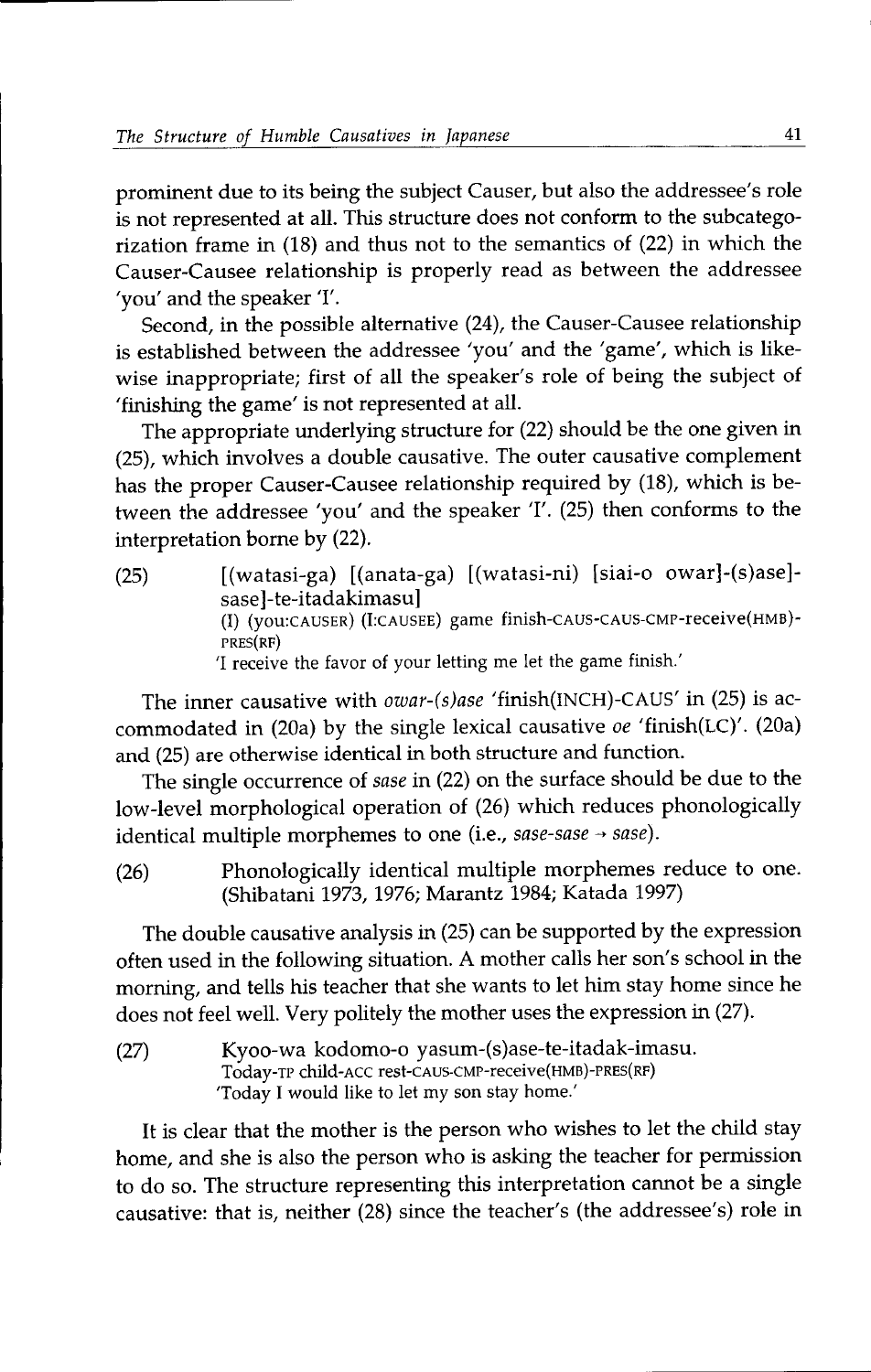giving permission to the mother (the speaker) is not represented, nor (29) since the mother's wish to let the child stay home is not represented.

| (28) | * [(watasi-ga) [(watasi-ga) [kodomo-o yasum]-(s)ase]-te-<br>itadak masu]                                                 |  |  |
|------|--------------------------------------------------------------------------------------------------------------------------|--|--|
|      | (I) (I:CA JSER) child(CAUSEE) rest-CAUS-CMP-receive(HMB)-PRES(RF)<br>T receive the favor of my letting my son stay home' |  |  |
| (29) | * [(wata si-ga) [(anata-ga) [kodomo-o yasum]-(s)ase]-te-itadak-<br>imasul                                                |  |  |
|      | (I) (you: CAUSER) child(CAUSEE) rest-CAUS-CMP-receive(HMB)-PRES(RF)                                                      |  |  |
|      | 'I receive the favor of your letting my son stay home'                                                                   |  |  |

What is needed is the structure representing the Causer-Causee relationship established between the 'teacher' and the 'mother'. Such underlying structure must be a double causative, as given in (30). Here the mother  $T'$  is represented  $\alpha$  the Causee of the outer causative clause, in the position which receive, the permission from the teacher 'you' appearing as the Causer. Simultane Jusly the mother 'I' is the Causer of the inner causative clause.

(30) [(wata ;i-ga) [(anata-ga) [(watasi-ni) [kodomo-o yasum]-  $(s)$ ase] $-s$ ase]-te-itadak-imasu] (1) (YOU:CAUSER)(I:CAUSEE/CAUSER) child:cAUSEE rest-CAUS-CAUS-CMP-receive(HMB)-PRES(RF) 'I receiv $\epsilon$  the favor of your letting me let my son stay home'

 $(30)$  is then subject to the morphological reduction rule  $(26)$ , and the double occurrences of *sasl'* is realized as a single *sase.*

### 5. **EXPLAINING** *SA* .INSERTION

The double causative analysis presented above has a far-reaching implication for an analysis of the *sa-insertion* phenomena whose general context was given  $n(6)$ , repeated below as  $(31)$ .

(31)  $V-(s)$ as :-te-itadak-imasu  $\rightarrow V-(s)$ asase-te-itadak-imasu

The input shor er form and the output longer form carry an exactly identical semantic function, and the latter longer form is found as an alternative, for example, to  $(22)$  or to  $(27)$ , illustrated in  $(32a/b)$ .

- $(32)$  a. owar- $(1)$ ase-te-itadak-imasu (cf. 22)  $\rightarrow$  owar-( $\frac{1}{2}$ )asase-te-itadak-imasu
	- b. yasum-(s)ase-te-itadak-imasu (cf 27)  $\rightarrow$  yasum (s)asase-te-itadak-imasu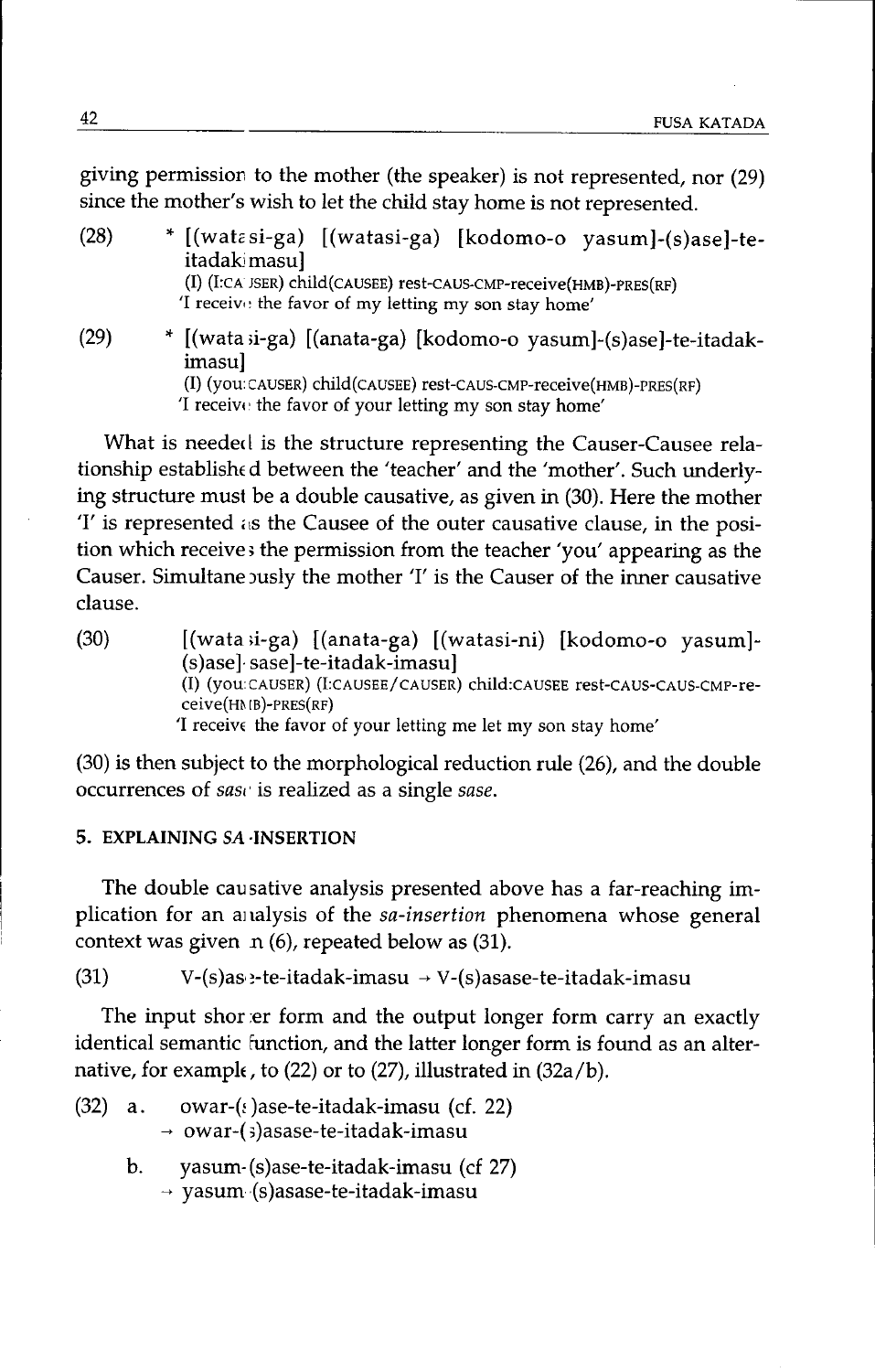As mentioned earlier, the *sa-inserted* output form is viewed as improper use of honorific language which should be avoided in formal settings at least. Linguistically, however, this change in fact makes perfect sense under the double causative analysis. First, we have seen in section 4.2 that the input form with a single *sase* is underlyingly a double causative, as in (33), but undergoes morphological reduction (26).

- $(33)$  a. owar- $(s)$ ase-sase-te-itadak-imasu  $(cf. 25)$ 
	- b. yasum-(s)ase-sase-te-itadak-imasu (cf 30)

This double causative structure is overtly reflected in the longer output form of (32), not with two identical *sases* this time, but with another causative morpheme *sasS* followed by *sase:* Le.,*sas-sase,* as in (34).

- (34) a. owar-(s)as-(s)ase-te-itadak-imasu
	- b. yasum-(s)as-(s)ase-te-itadak-imasu

Here morphological reduction (26) does not take place since the two morphemes are not identical. *Sas-sase* stays as it is accordingly, but due to the prohibition of double consonants occurring in adjacent positions in Japanese (cf. section 2), the initial  $s$  of each causative morpheme is removed. It is thus realized as *asase* (< (s)as-(s)ase) as if sa were inserted.

The combination of *sas-sase* in place of *sase-sase* can be taken as a type of morphophonological modification, so that both morphemes may show up on the surface. Such modification is consistent with a general linguistic phenomenon reported by Kulikov (1993), that causative morphemes are reiterated but often with some morphophonological modifications, as illustrated in (35) drawn from Hanzib, a Daghestan language (see Katada 1997a: 64 for details).

(35) Hanzib (Isakov 1986cited in Kulikov 1993:123) ut' 'to sleep' ut'-k' 'to make sleep' ut'-k'-ek'  $\qquad$  to cause to make sleep'

It is also consistent with such agglutinative languages as Turkish, Tuvan, and Tsez in which causative morphemes actually show up on the surface recursively, as illustrated in (36). This is made possible since these languages have more than two causative morphemes, and thus they may

S I wish to claim that *sas* is the morphophonologically modified form of *sase* (Katada, in preparation). For details of other interpretations of *sas,* as opposed to *sase,* see Kuroda (1981, 1986, 1992) and Shibatani (1973, 1976).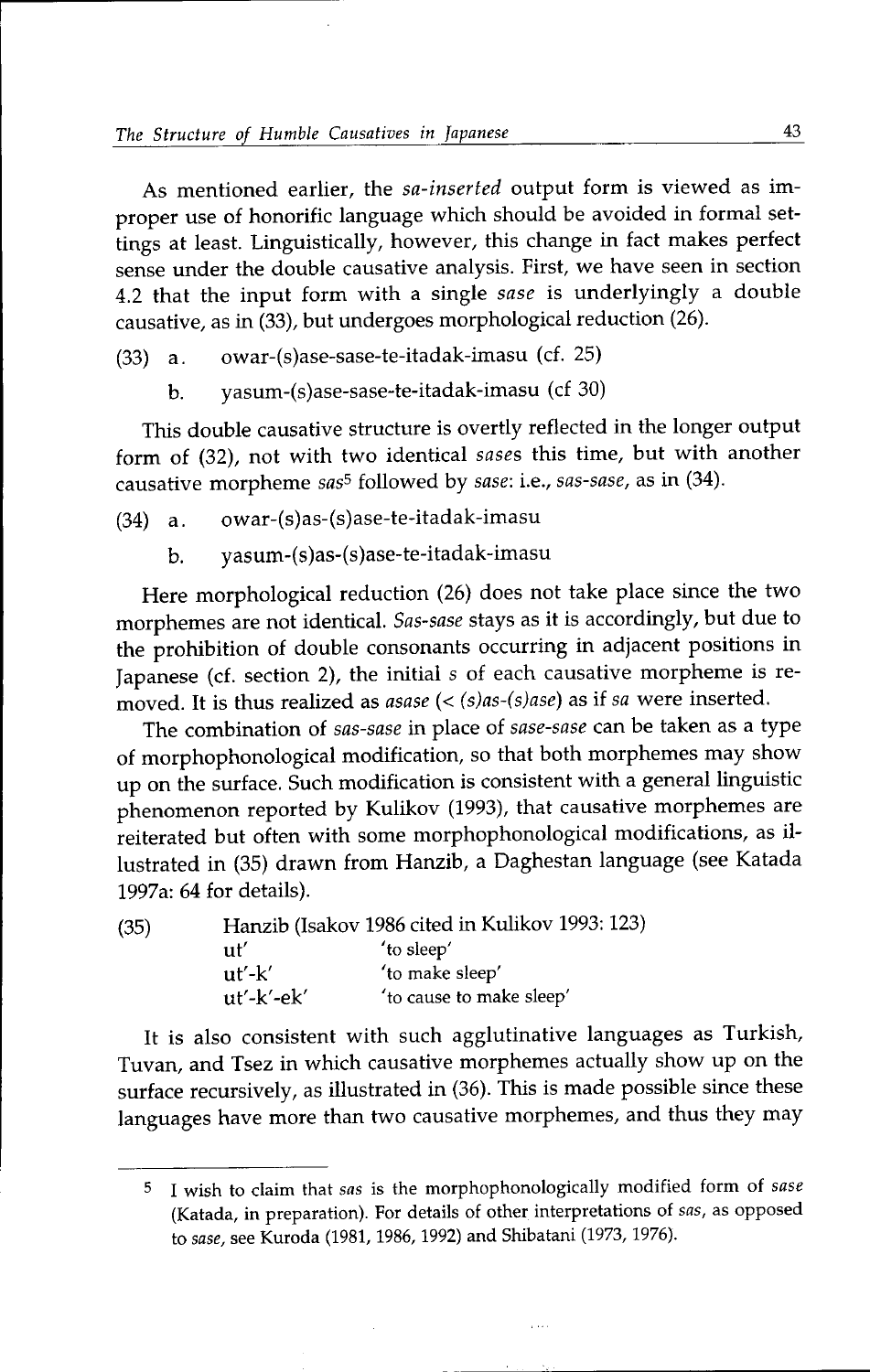avoid, by alternation, having two identical morphemes appearing in adjacent positions.

| (36)<br>a. |                | Turkislı (Lewis 1963, cited in Kulikov 1993: 124)      |  |
|------------|----------------|--------------------------------------------------------|--|
|            | öl             | 'to die'                                               |  |
|            | öl-dür         | 'to kill'                                              |  |
|            | öl-dür t       | 'to have someone to kill'                              |  |
|            | öl-dür t-tür   | 'to get someone to get someone to kill'                |  |
|            | öl-dür t-tür-t | 'to get someone to get someone to get someone to kill' |  |
|            |                |                                                        |  |

- b. Tuvan (Kulikov 1986, cited in Kulikov 1993: 127) Kara-k VS ool-ga a-ak-ka Bajyr-ny don-ur-t-kan Kara-ky; boy-OAT old man-DAT Bajyr-Acc freeze-cAus-cAus-past 'Kara-ky; caused the boy to make an old man get Bajyr frozen.'
- c. Tsez (Stephen Matthews, personal communication) Kid-ba 1 uzhi-q R'waj-q-or k'et'u xan-re-re-r-si girl boy. LOCdog-LOc-towards cat bite-cAus-CAUS-CAUS-PAST 'The girl made the boy have the dog bite the cat.'

One may then *v* ronder: if a single occurrence of *sase* achieves the double causative structure (cf. 22 vs. 25, 27 vs. 30), why should the two distinct forms of causative appear on the surface at all? A possible answer may be due to functional, processing reasons. As also mentioned earlier in section 4.1, none of the subject NPs appear overtly. Thus the argument structure, not reflected in the number of the subject NPs, is opaque, which makes it harder to tell whether the causative is single or double. The only transparent source for the ,tructure is the predicate that has a single *sase.* But this predicate alone is ambiguous since a single *sase* accommodates a double (or a multiple, to be accurate) causative. We may conclude therefore that sa-insertion is a lo zical way to bring up the double causative structure to the surface.

The reason that the lexical causative followed by *sase* never undergoes sa-insertion: *\*oe-s ls-(s)ase, \*sime-sas-(s)ase* (d. section 4.1) follows naturally. The lexical causative followed by a single *sase* is already a double causative functionally (cf. 20), thus having no structural space for  $sa$ -insertion to apply.

### 6. IMPLICATIONS

Several further implications drawn from the double causative analysis are in order. First, inorphology cannot be too abstract. This is supported by the motivation for sa-insertion defended in the present paper, that it is to reveal the underlying double causative structure on the surface.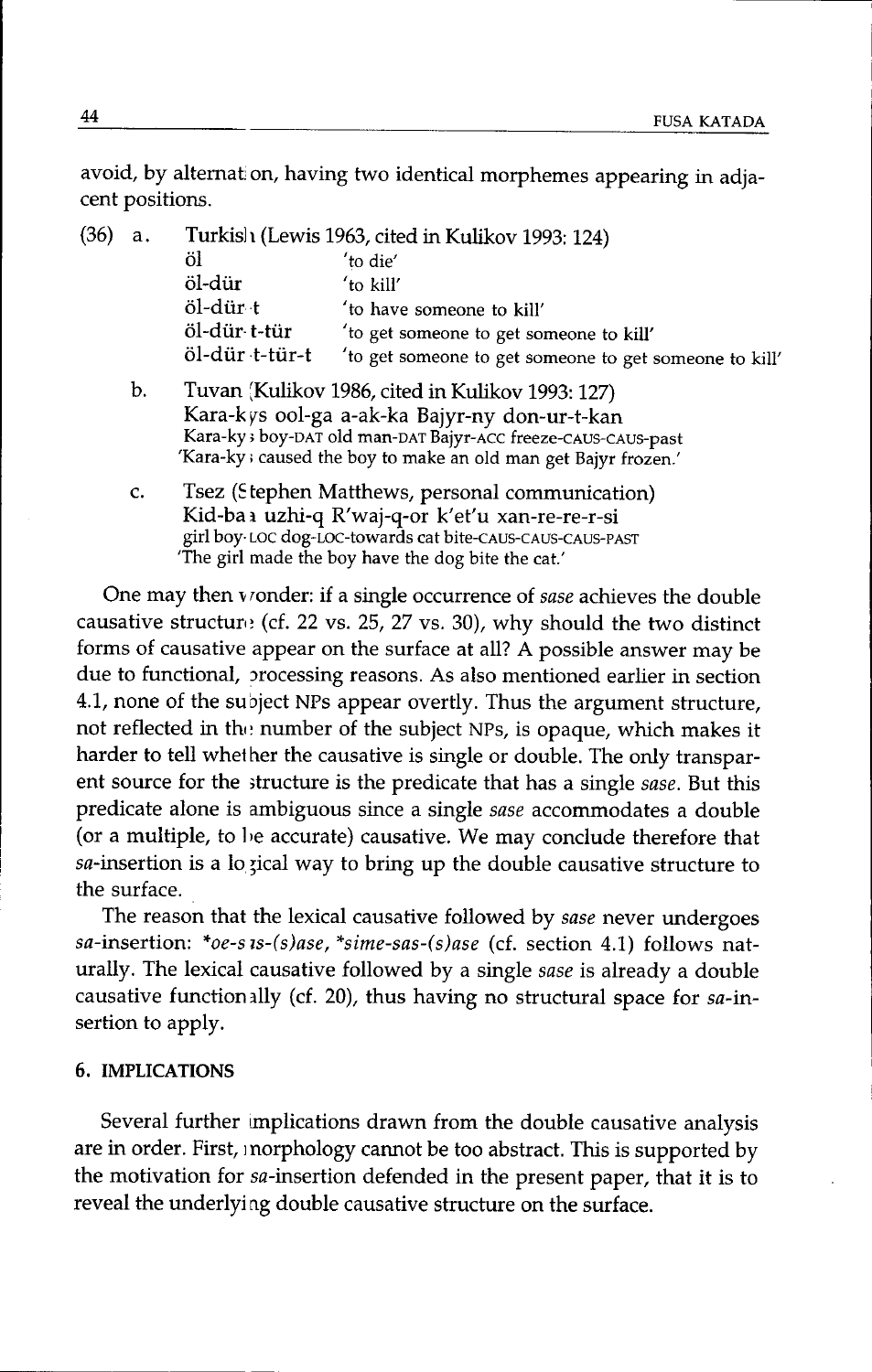Second, Shibatani (1990: 237) reports that in Japanese, suffixal auxiliaries do not attach directly to the verbal root, always involving an inflectional ending in general, and that *sase* and *rare* are the only examples which attach directly to verbal roots. Assuming this fact as a general property of Japanese, the insertion of *sa* might be to simply mediate between verbal roots and *sase,* thus making the suffix accord with this general property. This possibility, however, poses two questions. First, why should *sa* be the unit? And second, why then should the other suffix *rare* undergo a change in just the opposite direction? As mentioned in the introductory remarks of the present paper, *rare* undergoes a morphological shortening, the so-called  $ra\text{-}deletion (rare \rightarrow re)$ , which is just the reverse phenomenon from sa-insertion. Unless these relevant questions are answered, analyses that stay at the morphological level do not seem to offer sufficient insights into what has been involved in the sa-insertion phenomena, as well as the phenomena of *ra-deletion.*

Third, vowel-final verbs do not undergo sa-insertion: \*tabe-sasase (< *\*tabe-sas-(s)ase),* as shown in (Sb). In principle, however, nothing prevents it from applying to this set of verbs. The reason could then be due to a low level morphophonological tendency that similar sounds, such as *sasa* of *sasase,* are avoided at least in some part of grammar. This issue is left open for future research.

Fourth and most significantly, the present analysis has an implication for the possibility of the 'reflexive causative' in Japanese, by which the referents of the Causer and the Causee are meant to be identical. While other languages such as English allow such constructions as *I let myself go* and *John let himself rest,* the reflexive causative does not seem to be attested in Japanese, but the reason for this has never been clear. The present analysis offers a theoretically different picture of the Japanese reflexive causative. Consider the humble causative (37) drawn from (ISa), a polite form of *ikimasu* 'I will go' (ISb).

(37) ik-(s)ase-te-itadak-imasu 'I will go' go-CAUS-CMP-receive(HMB)-PRES(RF)

(37), containing the intransitive verb *ik* 'go' which takes the speaker as its subject, presents challenging analyses. A possible underlying structure may be either (38) with a single causative or (39) with a double causative which is then subject to morphological reduction (26). Both conform to the subcategorization properties of *itadak* formulated in (18), the Causer-Causee relationship in both is between 'you' and 'I', and the same effect: 'I go' is presupposed by both.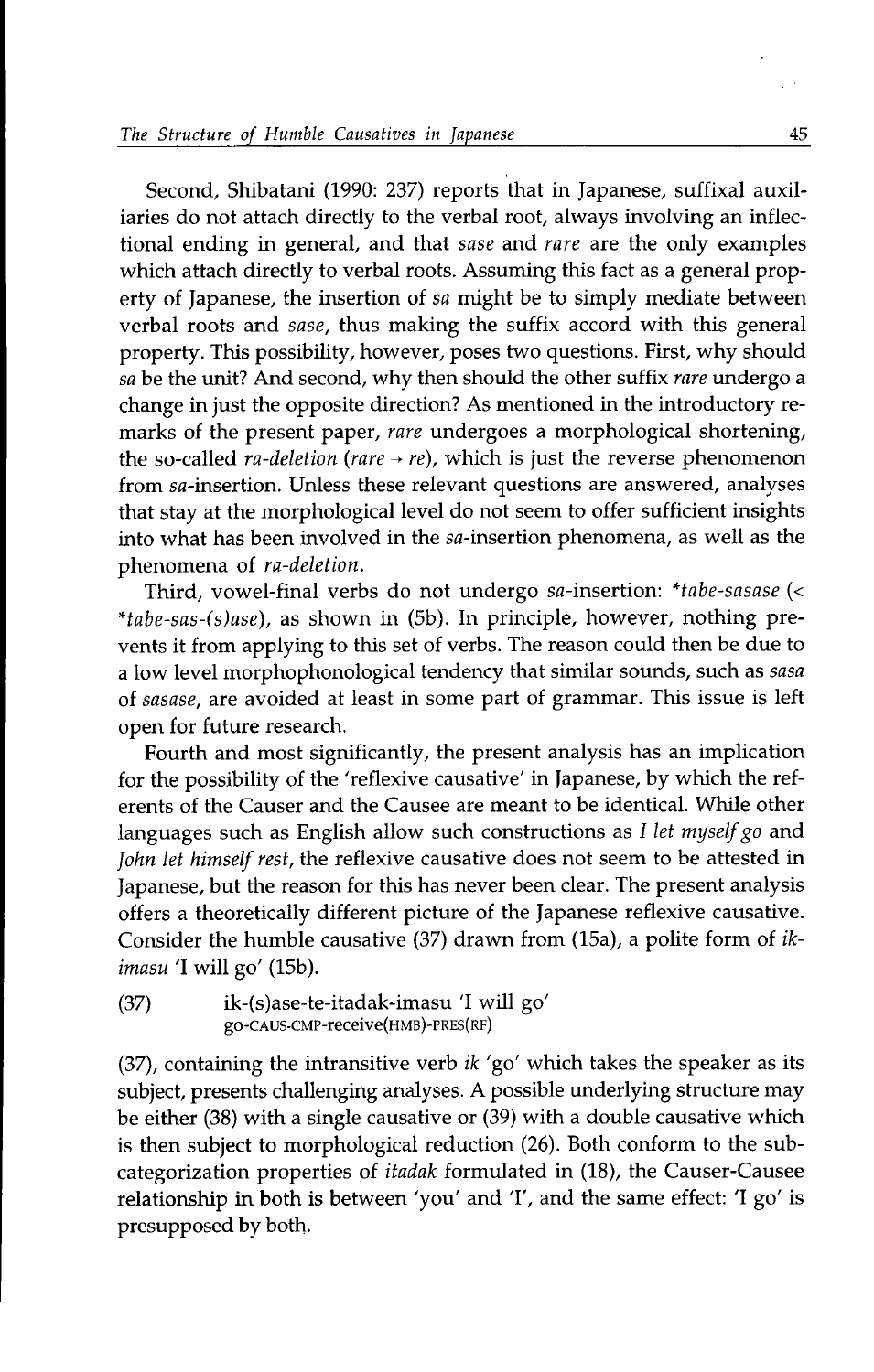| (38) | [(watasi-ga) [(anata-ga) [(watasi-ni) ik]-(s)ase]-te-itadak-<br>imasul                      |
|------|---------------------------------------------------------------------------------------------|
|      | (I) (you: CAUSER) (I:CAUSEE) go-CAUS-CMP-receive (HMB)-PRES (RF)                            |
|      | T receive the favor of your letting me go'                                                  |
| (39) | [(watasi-ga) [(anata-ga) [(watasi-ni) [(watasi-ni) ik]-(s)ase]-<br>sasel-te-itadak-imasul   |
|      | (I) (you:CAUSER) (I:CAUSEE/CAUSER) (I:CAUSEE) go-CAUS-CAUS-CMP-re-<br>$ceive(HMB)-PRES(RF)$ |
|      | T receive the favor of your letting me let myself go'                                       |

At first sight, nothing seems to prevent us from choosing (38). However (38) cannot be the correct structure for (37), given that the sa-inserted longer causative, *ik-asase* (< *ik-(s)as-(s)ase*), exists as an alternative to (37); the *sa-insertel* causative should be a double causative as shown in (40).

(40) [(wata:.i-ga) [(anata-ga) [(watasi-ni) [(watasi-ni) ik]-(s)as]- (s)ase].te-itadak-imasu] (I) (you CAUSER) (I:CAUSEE/ CAUSER) (I:CAUSEE) gO-CAUS-CAUS-CMP-receive(m IB)-PRES(RF) 'I receivE the favor of your letting me let myself go'

The present analysis then favors  $(39)$  over  $(38)$ , since  $(39)$  is the structural parallel to  $(40)$ .

In short, (39) ard (40) are the output of the present structural analysis, in which the Causer and the Causee of the inner causative are both read as the speaker T. In other words, the existence of the reflexive causative is revealed by the slructural analysis of sa-insertion. This would demonstrate a dynamisn $\iota$  of structural approaches, although the analysis does not go beyond the conclusion that the reflexive causative manifests itself syntactically only mder the construction of the humble causative: *sase-teitadak.*

### 7. CONCLUSION

This paper has shown that the morphological lengthening characterized as sa-insertior brings up to the surface the underlying structure of the double causative I~xpressedby a single occurrence of *sase.* The analysis presented is purely structural, in which several linguistic questions accompanying sa-insertion have been resolved. Whenever new linguistic forms emerge, prescripti re interpretations seem to be always easier and first to come by. In this respect, this paper has demonstrated that language change through tirne offers an area of linguistic research into the structure of the language in question. Ideally what needs to be added to this paper is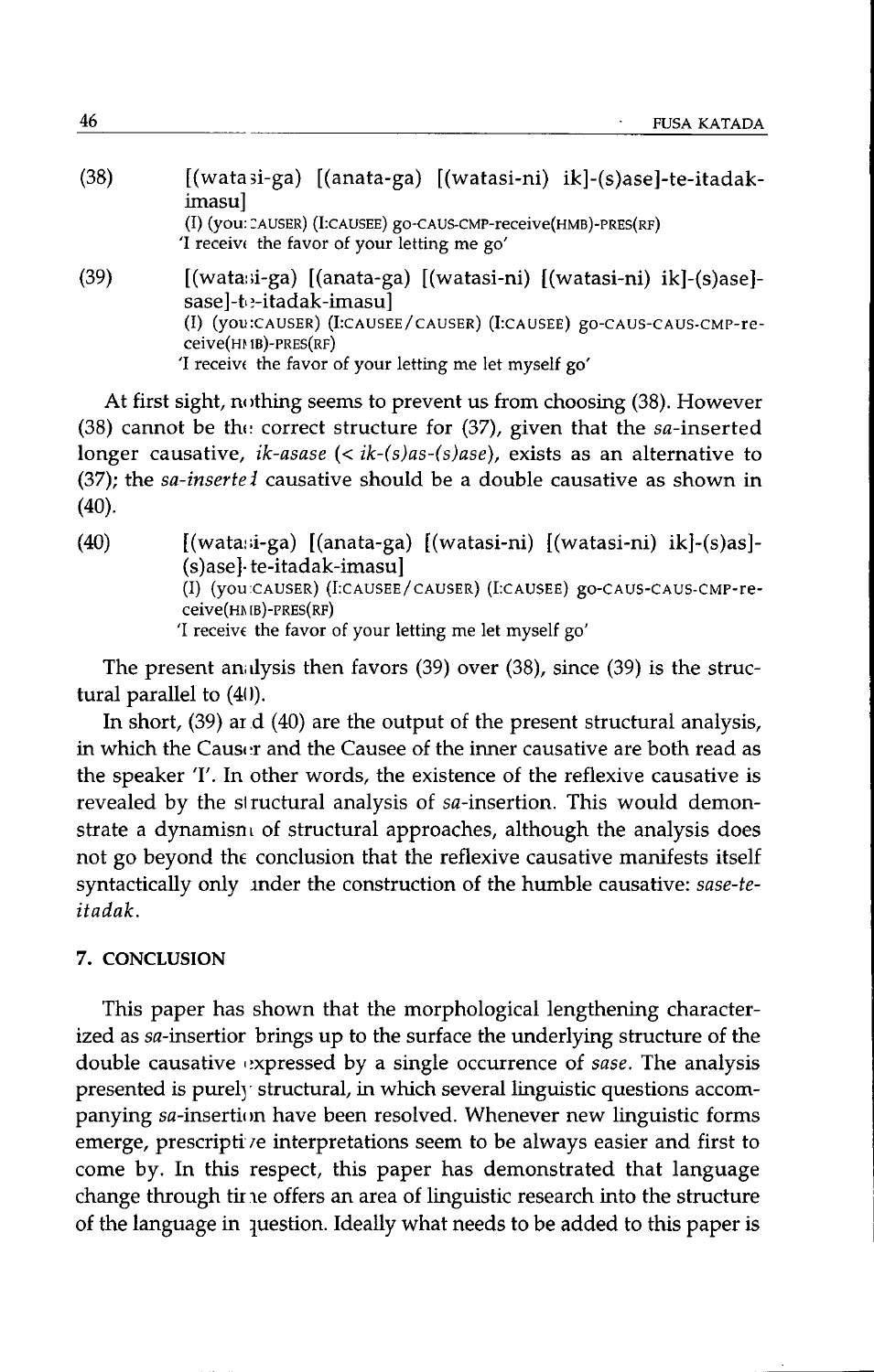a cross-linguistic perspective on honorifics associated with causatives. I wish to leave this part of the inquiry open for further research.

#### **REFERENCES**

- CHOMSKY, NOAM. 1965.*Aspects of theTheory of Syntax.* Cambridge, MA: MIT Press.
- JAPAN CULTURAL AGENCY. 1995.On the National Policy for the Coming New Era: A Report on the 20th Discussion on the National Language. (written in Japanese). Tokyo: Japan Cultural Agency.
- KATADA, FUSA. 1997. Agglutinative causatives and morphology. In Francis Corbrin, Daniele Godard & Jean-Marie Marandin (eds.), *Empirical Issues in Formal Syntax and Semantics.* Bern: Peter Lang, 61-77.
	- 1997b.The structure of 'ra-deletion' in Japanese. In Monika S. Schmid, Jennifer R. Austin & Dieter Stein (eds.), *Historical Linguistics 1997.* Current Issues in Linguistic Theory 164, Amsterdam: John Benjamins,175-190.
	- In preparation. Two types of language change in contemporary Japanese.
- KULIKOV, LEONID. 1993.The 'second causative': a typological sketch. In Bernard Comrie & Maria Polinsky (eds.), *Causatives and Transitivity.* Amsterdam: John Benjamins, 121-154.
- KURODA, SHIGE-YUKI. 1960.*Gengo no Kijyutsu.* Tokyo: Kenkyusha.
	- 1981.Some recent trends in syntactic theory and the Japanese language. In Anne Farmer & Chisato Kitagawa (eds.) *Coyote papers 2. Proceedings of the Arizona Conference on Japanese Linguistics: The Formal Grammar Sessions.Tucson:* University of Arizona, 103-122.
	- 1986. A case against lexicalism in Japanese syntax and a modest proposal for the reorganization of grammar. Ms. San Diego: University of California.
	- *1992. Japanese Syntax and Semantics.* Dordrecht: Kluwer.
- MARANTZ ALEC. 1984. *On the Nature of Grammatical Relations.* Cambridge, Mass.: MIT Press.